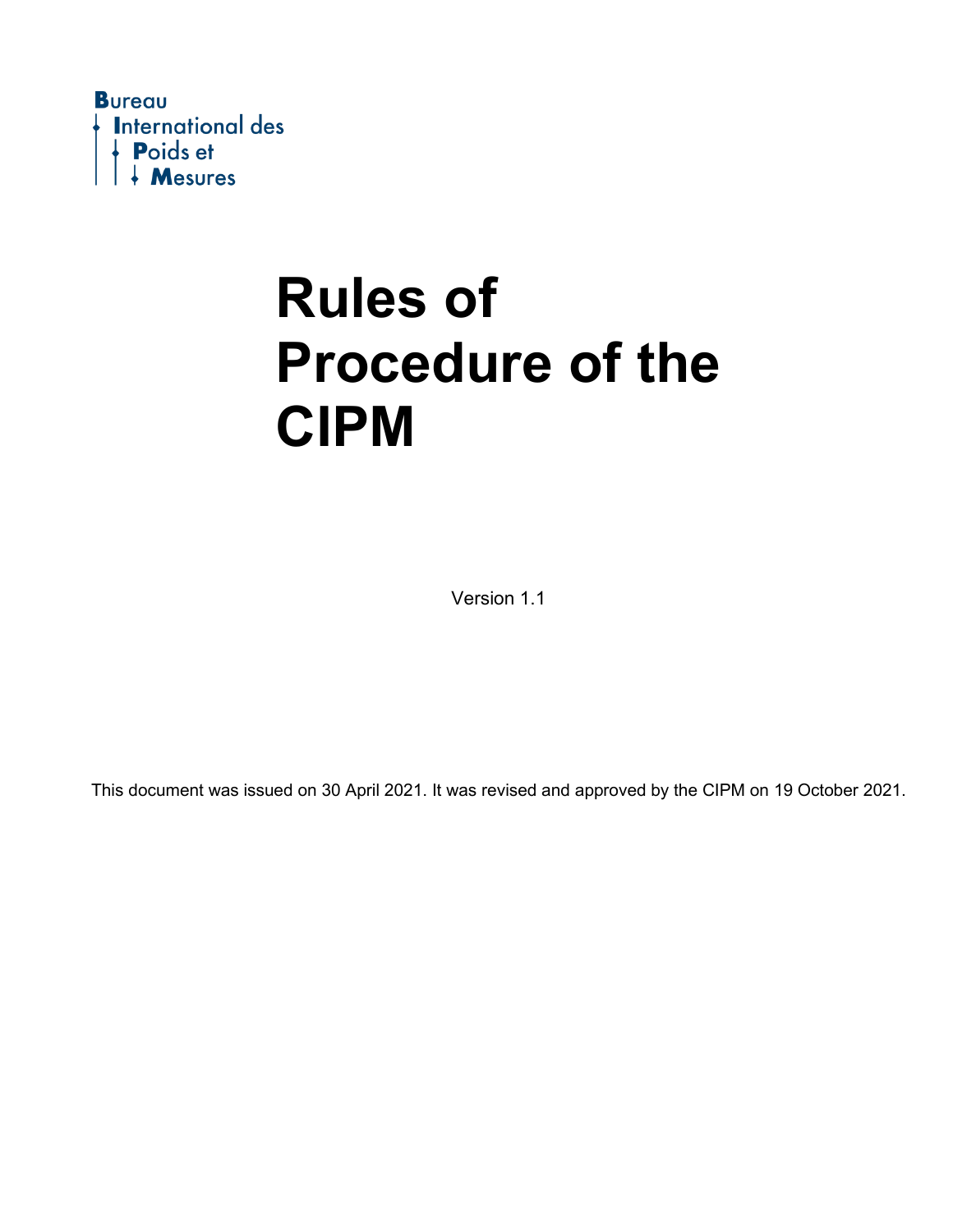## **Table of Contents**

| 1              |                                                                           |              |  |
|----------------|---------------------------------------------------------------------------|--------------|--|
|                | Rule 1<br>Rule 2<br>Rule 3                                                |              |  |
|                |                                                                           |              |  |
| $\overline{2}$ |                                                                           |              |  |
|                | Rule 4<br>Rule 5<br>Rule 6<br>Rule 7<br>Rule 8                            |              |  |
| 3              |                                                                           |              |  |
|                | Rule 9<br>Rule 10<br>Rule 11<br>Rule 12<br>Rule 13                        |              |  |
| 4              |                                                                           |              |  |
|                | Rule 14<br>Rule 15<br>Rule 16<br>Rule 17<br>Rule 18<br>Rule 19<br>Rule 20 |              |  |
| 5              |                                                                           |              |  |
|                | Rule 21<br>Rule 22<br>Rule 23                                             |              |  |
| 6              |                                                                           |              |  |
|                | Rule 24<br>Rule 25<br>Rule 26<br>Rule 27                                  | Participants |  |
| 7              |                                                                           |              |  |
|                | Rule 28<br>Rule 29<br>Rule 30<br>Rule 31<br>Rule 32                       |              |  |
| 8              |                                                                           |              |  |
|                | Rule 33<br>Rule 34                                                        |              |  |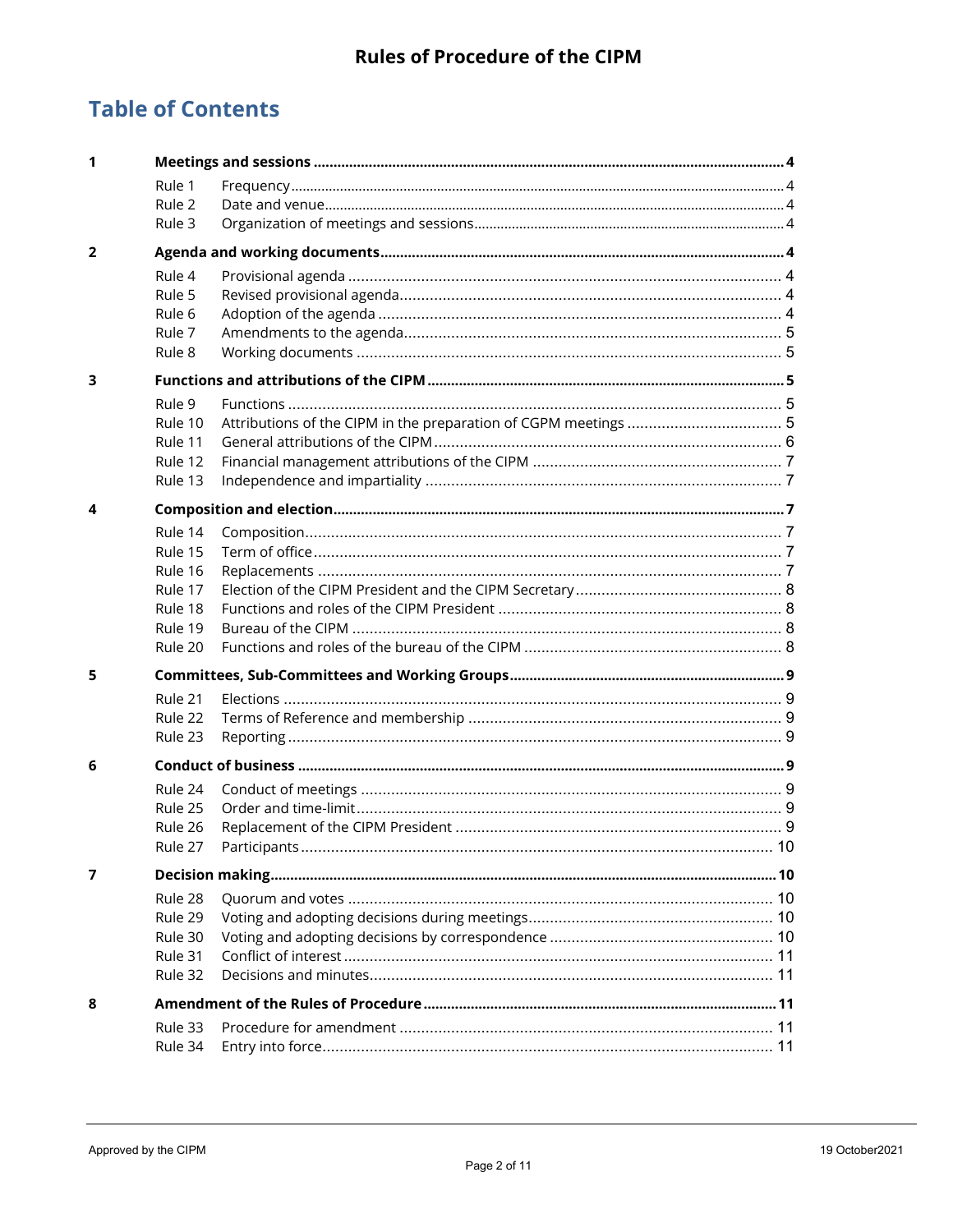General comment/disclosure:

- The structure of the document is based on best practice of other international organizations such as UNESCO.
- The content of the document is based mainly on the Metre Convention (1875) and its Annexed Regulations (1921) and on best practice of other international organizations.
- The term BIPM Service (defined in Article 19 of the Metre Convention) is used to refer to the "Scientific and Administrative Secretariat" of the BIPM located in Sèvres (in short BIPM Secretariat). The terminology and roles may need to be amended depending on the conclusions/recommendations of the Working Group of Member States Representatives to the 27th meeting of the CGPM (2022).
- The term BIPM Director is used to refer to the Director of the BIPM Service.
- The term "Member States" is used in this document to refer to the "States Parties to the Metre Convention".
- The use of the masculine gender in this document includes the feminine and is employed solely to facilitate ease of reading.
- Details of the procedure by which working documents are made available to CIPM members and how versions of working documents are managed are outside the scope of the CIPM Rules of Procedure and will be considered separately.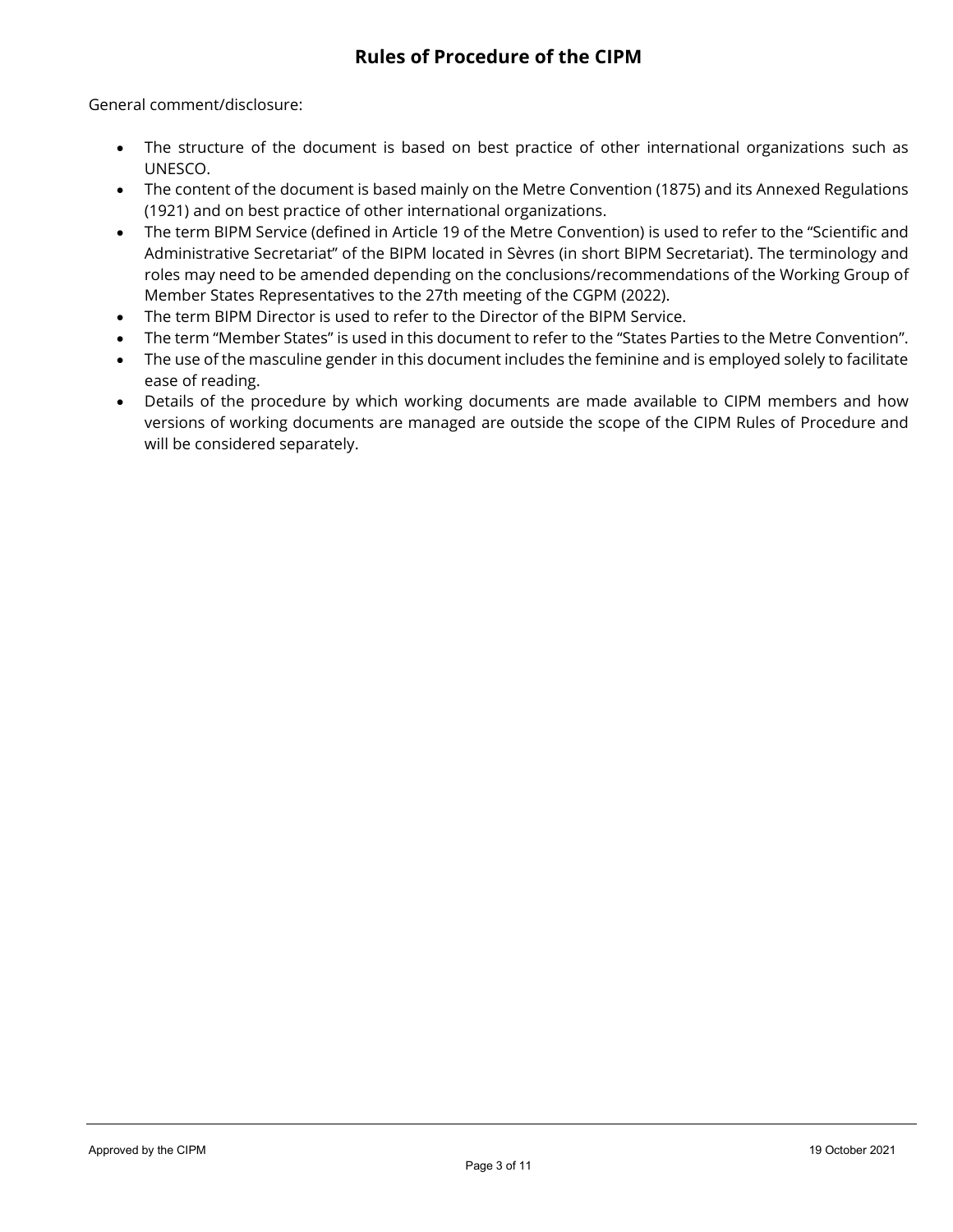## <span id="page-3-0"></span>**1 Meetings and sessions**

#### <span id="page-3-1"></span>Rule 1 **Frequency**

The CIPM shall meet at least once every two years. *Annexed [Regulations,](https://www.bipm.org/documents/20126/44107685/metre-convention.pdf/cd9c9e57-0cc6-4cda-2930-ec1d7c853743?version=1.5&download=true)* 

*Article [11 \(1921\)](https://www.bipm.org/documents/20126/44107685/metre-convention.pdf/cd9c9e57-0cc6-4cda-2930-ec1d7c853743?version=1.5&download=true)*

#### <span id="page-3-2"></span>Rule 2 **Date and venue**

- 1. The CIPM shall normally meet at the BIPM headquarters in Sèvres, France.
- 2. Videoconferences may be organized instead of normal sessions, as necessary.
- 3. The CIPM Secretary shall notify the CIPM members as far in advance as possible of the date and duration of each session.

#### <span id="page-3-3"></span>Rule 3 **Organization of meetings and sessions**

- 1. An official meeting of the CIPM may include several sessions. The number of sessions per meeting is not limited.
- 2. The CIPM President, in consultation with other CIPM members, convenes the CIPM meetings and sessions.
- 3. The BIPM Secretariat provides the necessary technical and logistical assistance for the preparation and conduct of the meetings and sessions.

#### <span id="page-3-4"></span>**2 Agenda and working documents**

#### <span id="page-3-5"></span>Rule 4 **Provisional agenda**

- 1. The CIPM President, with the assistance of the CIPM Secretary, shall prepare a provisional agenda for the meeting or session and make it available to the CIPM members as far in advance as possible.
- 2. The provisional agenda shall include all items proposed by CIPM members or the BIPM Director.
- 3. The CIPM Secretary indicates in the agenda whether each item is intended to be for decision, discussion or information.

#### <span id="page-3-6"></span>Rule 5 **Revised provisional agenda**

New items proposed by CIPM members or the BIPM Director and other modifications to the agenda, may be accepted up to two weeks before the opening of the meeting or session. In these circumstances the CIPM President, with the assistance of the CIPM Secretary, shall prepare a revised provisional agenda and make it available to all CIPM members.

#### <span id="page-3-7"></span>Rule 6 **Adoption of the agenda**

The CIPM shall adopt its agenda at the beginning of each session.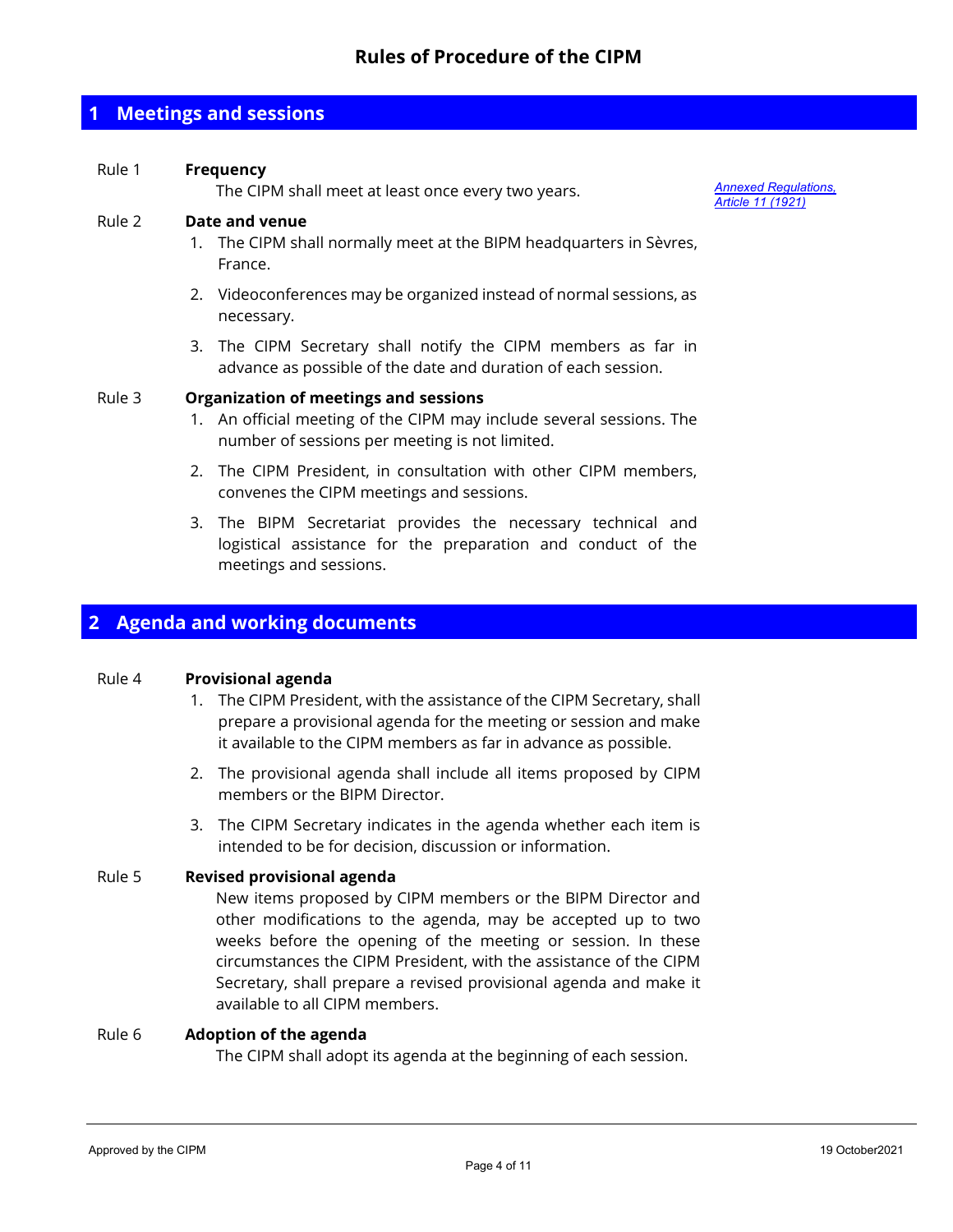#### <span id="page-4-0"></span>Rule 7 **Amendments to the agenda**

The CIPM may amend or add new items to the agenda if agreed unanimously.

#### <span id="page-4-1"></span>Rule 8 **Working documents**

- 1. Working documents concerning agenda items shall normally be made available to each CIPM member at least two weeks before the beginning of each meeting or session.
- 2. Documents submitted later are only considered if agreed unanimously.
- 3. Reports from the CIPM President, the CIPM Secretary, the BIPM Director, the Presidents of the CIPM Consultative Committees and reports from CIPM working groups, committees, sub-committees and task groups as well as other reports from the BIPM are considered to be working documents. Such reports may be in a presentation format.
- 4. The working documents including all draft decisions for items on the provisional agenda that require a decision, should be made available at least two weeks before the opening of each meeting or session.

## <span id="page-4-2"></span>**3 Functions and attributions of the CIPM**

#### <span id="page-4-3"></span>Rule 9 **Functions**

- 1. The CIPM operates under the authority of the CGPM and shall have *Metre [Convention,](https://www.bipm.org/documents/20126/44107685/Diplomatic-Conference-Metre.pdf/301e6953-917e-6844-4d01-24451126ca2c?version=1.3&download=true)*  particular responsibility for directing all metrological work which the Member States decide to carry out in common.
- 2. The CIPM promotes worldwide uniformity in units of measurement.
- 3. The CIPM oversees the work of the BIPM.
- 4. The CIPM may initiate the cooperation of specialists in metrological matters and coordinate the results of their work.

#### <span id="page-4-4"></span>Rule 10 **Attributions of the CIPM in the preparation of CGPM meetings**

- 1. The CIPM approves the text of the Convocation of the CGPM, including all draft resolutions. It circulates the Convocation to Member States at least nine months in advance of the meeting of the CGPM.
- 2. The CIPM approves the draft Work Programme and Budget to be submitted to the CGPM. It circulates all necessary documents to the Member States at least six months in advance of the meeting of the CGPM.
- 3. The CIPM reports to the CGPM on its accomplishments. This report is presented by the CIPM President at each meeting of the CGPM.

*Article [3 \(1875\)](https://www.bipm.org/documents/20126/44107685/Diplomatic-Conference-Metre.pdf/301e6953-917e-6844-4d01-24451126ca2c?version=1.3&download=true) [Annexed Regulations,](https://www.bipm.org/documents/20126/44107685/metre-convention.pdf/cd9c9e57-0cc6-4cda-2930-ec1d7c853743?version=1.5&download=true)  [Article 10 \(1921\)](https://www.bipm.org/documents/20126/44107685/metre-convention.pdf/cd9c9e57-0cc6-4cda-2930-ec1d7c853743?version=1.5&download=true)*

*[Annexed Regulations,](https://www.bipm.org/documents/20126/44107685/metre-convention.pdf/cd9c9e57-0cc6-4cda-2930-ec1d7c853743?version=1.5&download=true)  [Article 15 \(1921\)](https://www.bipm.org/documents/20126/44107685/metre-convention.pdf/cd9c9e57-0cc6-4cda-2930-ec1d7c853743?version=1.5&download=true)*

*[CGPM \(1927\), Proceedings](https://www.bipm.org/documents/20126/33145657/CGPM7.pdf/761ccd6d-b5cd-e449-761d-1b78aa99d7f2)*

*Annexed [Regulations,](https://www.bipm.org/documents/20126/44107685/metre-convention.pdf/cd9c9e57-0cc6-4cda-2930-ec1d7c853743?version=1.5&download=true)  Article [6 \(1921\)](https://www.bipm.org/documents/20126/44107685/metre-convention.pdf/cd9c9e57-0cc6-4cda-2930-ec1d7c853743?version=1.5&download=true) Financial Regulations, Article 4.3*

*Annexed [Regulations,](https://www.bipm.org/documents/20126/44107685/metre-convention.pdf/cd9c9e57-0cc6-4cda-2930-ec1d7c853743?version=1.5&download=true)  [Articles](https://www.bipm.org/documents/20126/44107685/metre-convention.pdf/cd9c9e57-0cc6-4cda-2930-ec1d7c853743?version=1.5&download=true) 7 (1875) and [19 \(1907\)](https://www.bipm.org/documents/20126/44107685/metre-convention.pdf/cd9c9e57-0cc6-4cda-2930-ec1d7c853743?version=1.5&download=true)*

*Annexed [Regulations,](https://www.bipm.org/documents/20126/44107685/metre-convention.pdf/cd9c9e57-0cc6-4cda-2930-ec1d7c853743?version=1.5&download=true)  Article [19 \(1907\)](https://www.bipm.org/documents/20126/44107685/metre-convention.pdf/cd9c9e57-0cc6-4cda-2930-ec1d7c853743?version=1.5&download=true)*

4. The CIPM assists the CIPM bureau and the CIPM President in the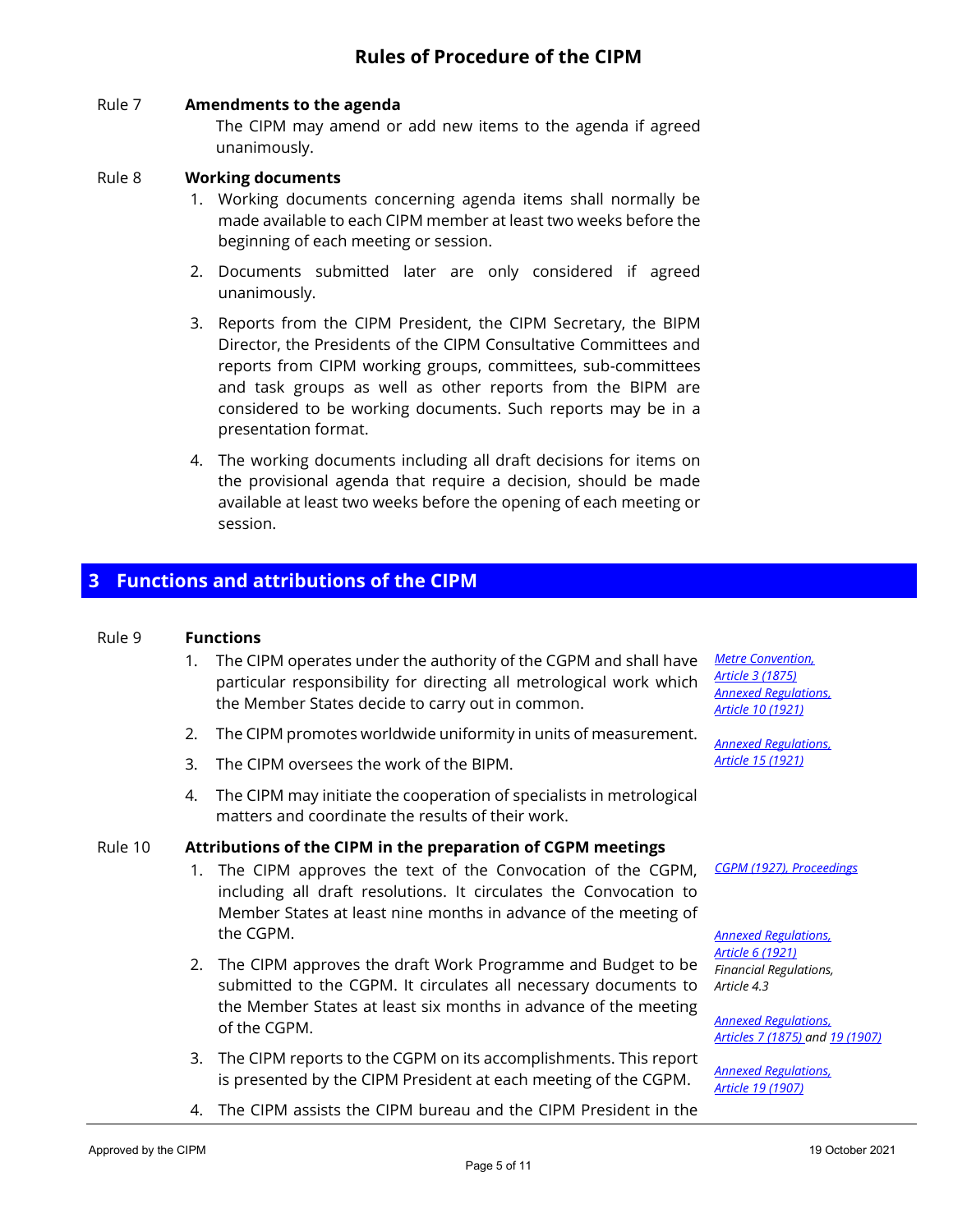preparation of all documents for the CGPM.

#### <span id="page-5-0"></span>Rule 11 **General attributions of the CIPM**

- 1. The CIPM may establish Consultative Committees, committees, sub-committees, task groups and working groups to advise it on questions that are of particular relevance to the work of the BIPM.
- 2. The CIPM supervises the work of its Consultative Committees. It appoints, and may re-appoint, the President of each Consultative Committee. The President of each Consultative Committee is normally chosen from among the CIPM members.
- 3. The CIPM creates subsidiary organs with other international organizations (so-called Joint Committees) to undertake particular tasks of common interest.
- 4. The CIPM draws up the detailed regulations for the organization and the work of the BIPM Secretariat.
- 5. The CIPM adopts the Financial Regulations as well as the Regulations, Rules, and Instructions regulating the conditions of employment of BIPM staff members.
- 6. The CIPM appoints the BIPM Director (and when it deems necessary a Deputy Director) by secret ballot and notifies such nomination to the Member States. The CIPM President, the CIPM Secretary and the BIPM Director shall not have the same nationality.
- 7. The CIPM approves, on the proposal of the BIPM Director, the annual budget not exceeding the sum approved by the CGPM, and ensures it is made known to the Member States, in an annual financial report.
- 8. The CIPM administers the BIPM Pension and Provident Fund and adopts its Financial Regulations.
- 9. The CIPM informs Member States about the outcome of actuarial studies on the assets and liabilities of the BIPM Pension and Provident Fund in its regular financial publications and at the next meeting of the CGPM.
- 10. The CIPM submits a Notification of the contributive parts and of subscriptions to the Member States and to the Associate States and Economies of the CGPM.
- 11. The CIPM shall carry out any other task as provided for under the Metre Convention and its Annexed Regulations as well as ensuring the implementation of CGPM Resolutions.

*Annexed [Regulations,](https://www.bipm.org/documents/20126/44107685/metre-convention.pdf/cd9c9e57-0cc6-4cda-2930-ec1d7c853743?version=1.5&download=true)  Article [10 \(1921\)](https://www.bipm.org/documents/20126/44107685/metre-convention.pdf/cd9c9e57-0cc6-4cda-2930-ec1d7c853743?version=1.5&download=true)*

*Annexed [Regulations,](https://www.bipm.org/documents/20126/44107685/metre-convention.pdf/cd9c9e57-0cc6-4cda-2930-ec1d7c853743?version=1.5&download=true)  Article [15 \(1921\)](https://www.bipm.org/documents/20126/44107685/metre-convention.pdf/cd9c9e57-0cc6-4cda-2930-ec1d7c853743?version=1.5&download=true)*

*Annexed [Regulations,](https://www.bipm.org/documents/20126/44107685/metre-convention.pdf/cd9c9e57-0cc6-4cda-2930-ec1d7c853743?version=1.5&download=true)  Article [17 \(1921\)](https://www.bipm.org/documents/20126/44107685/metre-convention.pdf/cd9c9e57-0cc6-4cda-2930-ec1d7c853743?version=1.5&download=true)*

*CGPM [\(2014\),](https://www.bipm.org/web/guest/committees/cg/cgpm/25-2014/resolution-3)  [Resolution](https://www.bipm.org/web/guest/committees/cg/cgpm/25-2014/resolution-3) 3*

*Annexed [Regulations,](https://www.bipm.org/documents/20126/44107685/metre-convention.pdf/cd9c9e57-0cc6-4cda-2930-ec1d7c853743?version=1.5&download=true)  Article [6 \(1921\)](https://www.bipm.org/documents/20126/44107685/metre-convention.pdf/cd9c9e57-0cc6-4cda-2930-ec1d7c853743?version=1.5&download=true)*

*[CGPM \(1954\), Proceedings,](https://www.bipm.org/documents/20126/33145676/CGPM10.pdf/cee1e26a-3a4c-221b-ce37-57428adf5ac7)  [Decision, pp. 81-82](https://www.bipm.org/documents/20126/33145676/CGPM10.pdf/cee1e26a-3a4c-221b-ce37-57428adf5ac7) as reaffirmed in [CGPM \(2014\),](https://www.bipm.org/web/guest/committees/cg/cgpm/25-2014/resolution-3)  [Resolution 3](https://www.bipm.org/web/guest/committees/cg/cgpm/25-2014/resolution-3)*

*Annexed [Regulations,](https://www.bipm.org/documents/20126/44107685/metre-convention.pdf/cd9c9e57-0cc6-4cda-2930-ec1d7c853743?version=1.5&download=true)  Article [19 \(1907\)](https://www.bipm.org/documents/20126/44107685/metre-convention.pdf/cd9c9e57-0cc6-4cda-2930-ec1d7c853743?version=1.5&download=true)*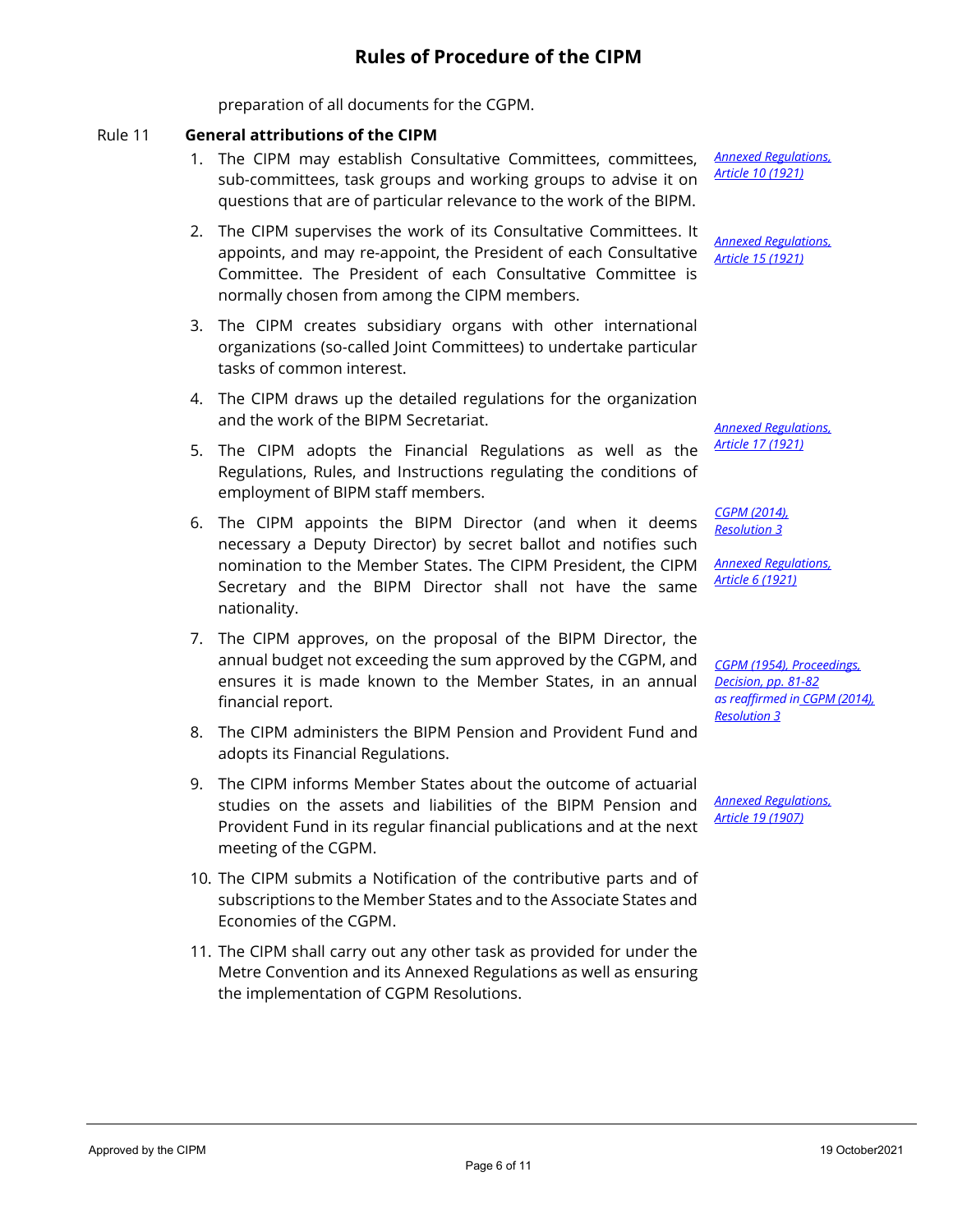#### <span id="page-6-0"></span>Rule 12 **Financial management attributions of the CIPM**

- 1. The CIPM is in charge of the financial attributions such as approving the annual budget of the BIPM, the annual accounts of the BIPM and the annual accounts of the BIPM Pension and Provident Fund upon recommendation of an external auditor.
- 2. The CIPM shall review the internal control system and the risk management of the BIPM.

#### <span id="page-6-1"></span>Rule 13 **Independence and impartiality**

- 1. CIPM members are not representatives of any Government, State, institution or metrology institute and do not represent them in their capacity as CIPM members.
- 2. CIPM members shall act within the framework decided by the CGPM and having the Organization's interests always in mind.
- 3. The principles of confidentiality, impartiality, collegiality and independence shall guide all deliberations, actions and decisions of CIPM members.

## <span id="page-6-2"></span>**4 Composition and election**

#### <span id="page-6-3"></span>Rule 14 **Composition**

- 1. The CIPM members shall be elected by the CGPM.
- 2. The CIPM shall be composed of 18 members elected by Member States, each of a different nationality.
- 3. The procedure for the election of CIPM members is defined by the CGPM through its resolutions and in accordance with the Metre Convention and its Annexed Regulations.

#### <span id="page-6-4"></span>Rule 15 **Term of office**

- 1. CIPM members shall be elected to fixed renewable terms.
- 2. The term of office of CIPM members shall begin at the first CIPM meeting to take place no later than six months after the CGPM meeting at which they are elected, and end at the beginning of the first CIPM meeting that follows the next meeting of the CGPM.
- 3. The newly elected CIPM shall make every effort to meet promptly after the CGPM meeting at which they are elected with the aim to elect the CIPM President and the CIPM Secretary.

#### <span id="page-6-5"></span>Rule 16 **Replacements**

Should the need arise, absent CIPM members have the right to delegate their votes pursuant to Rule 29 below.

*Annexed [Regulations,](https://www.bipm.org/documents/20126/44107685/metre-convention.pdf/cd9c9e57-0cc6-4cda-2930-ec1d7c853743?version=1.5&download=true)  Article [6 \(1921\)](https://www.bipm.org/documents/20126/44107685/metre-convention.pdf/cd9c9e57-0cc6-4cda-2930-ec1d7c853743?version=1.5&download=true)*

*Annexed [Regulations,](https://www.bipm.org/documents/20126/44107685/metre-convention.pdf/cd9c9e57-0cc6-4cda-2930-ec1d7c853743?version=1.5&download=true)  Article [19 \(1907\)](https://www.bipm.org/documents/20126/44107685/metre-convention.pdf/cd9c9e57-0cc6-4cda-2930-ec1d7c853743?version=1.5&download=true)*

*[CGPM \(1954\), Proceedings,](https://www.bipm.org/documents/20126/33145676/CGPM10.pdf/cee1e26a-3a4c-221b-ce37-57428adf5ac7)  [Decision, pp. 81-82](https://www.bipm.org/documents/20126/33145676/CGPM10.pdf/cee1e26a-3a4c-221b-ce37-57428adf5ac7) as reaffirmed i[n CGPM \(2014\),](https://www.bipm.org/web/guest/committees/cg/cgpm/25-2014/resolution-3)  [Resolution 3](https://www.bipm.org/web/guest/committees/cg/cgpm/25-2014/resolution-3)*

*Annexed [Regulations,](https://www.bipm.org/documents/20126/44107685/metre-convention.pdf/cd9c9e57-0cc6-4cda-2930-ec1d7c853743?version=1.5&download=true)  Article [8 and 12 \(1921\)](https://www.bipm.org/documents/20126/44107685/metre-convention.pdf/cd9c9e57-0cc6-4cda-2930-ec1d7c853743?version=1.5&download=true)*

*CIPM (1950), Minutes, p. 83 CGPM [\(1999\), Proceedings, p. 235](https://www.bipm.org/documents/20126/33145750/CGPM21.pdf/c113ab98-4856-eeb9-6e8e-ed738a474108)*

*Annexed [Regulations,](https://www.bipm.org/documents/20126/44107685/metre-convention.pdf/cd9c9e57-0cc6-4cda-2930-ec1d7c853743?version=1.5&download=true)  Articles [7, 8 and 9 \(1921\)](https://www.bipm.org/documents/20126/44107685/metre-convention.pdf/cd9c9e57-0cc6-4cda-2930-ec1d7c853743?version=1.5&download=true)*

The **procedure** for the election of CIPM members is not under the responsibility of the CIPM.

*[Criteria and Process for Election](https://www.bipm.org/documents/20126/45873462/CIPM-election-process-EN.pdf/acb4a95c-e33e-3527-9107-11950c2afcae)  [of CIPM Members \(September](https://www.bipm.org/documents/20126/45873462/CIPM-election-process-EN.pdf/acb4a95c-e33e-3527-9107-11950c2afcae)  [2014, rev. February 2018\).](https://www.bipm.org/documents/20126/45873462/CIPM-election-process-EN.pdf/acb4a95c-e33e-3527-9107-11950c2afcae)*

*[CGPM \(2014\)](https://www.bipm.org/web/guest/committees/cg/cgpm/25-2014/resolution-2) [Resolution 2](https://www.bipm.org/web/guest/committees/cg/cgpm/25-2014/resolution-2)*

*Annexed [Regulations,](https://www.bipm.org/documents/20126/44107685/metre-convention.pdf/cd9c9e57-0cc6-4cda-2930-ec1d7c853743?version=1.5&download=true)  [Article 12 \(1921\)](https://www.bipm.org/documents/20126/44107685/metre-convention.pdf/cd9c9e57-0cc6-4cda-2930-ec1d7c853743?version=1.5&download=true)*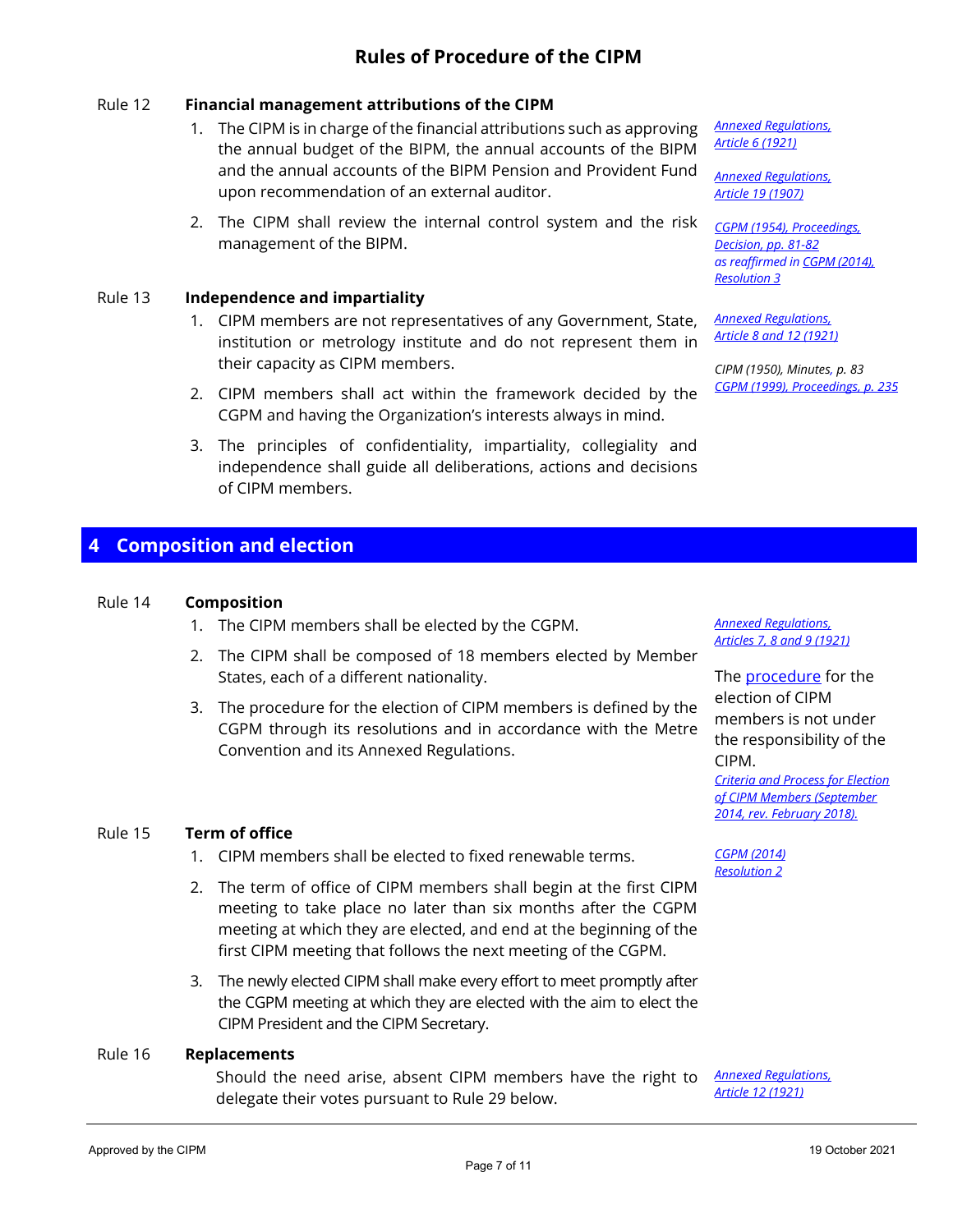#### <span id="page-7-0"></span>Rule 17 **Election of the CIPM President and the CIPM Secretary**

- 1. The CIPM shall elect, by secret ballot, its President and its Secretary and notify these nominations to the Member States. The CIPM President and the CIPM Secretary shall hold office until the election of their successors at the first meeting of the newly constituted CIPM.
- 2. The CIPM President and the CIPM Secretary shall be eligible for re-election to the same posts once.

#### <span id="page-7-1"></span>Rule 18 **Functions and roles of the CIPM President**

- 1. The CIPM President shall organize CIPM meetings with the assistance of the BIPM Secretariat.
- 2. The CIPM President shall preside over all CIPM meetings. In case of absence during a meeting or any part thereof, the CIPM Secretary shall take his place.
- 3. The CIPM President shall give an account to the CGPM of the work accomplished by the CIPM since the time of its previous meeting.

#### <span id="page-7-2"></span>Rule 19 **Bureau of the CIPM**

- 1. The bureau of the CIPM is composed of the CIPM President and the CIPM Secretary. The BIPM Director participates in meetings of the bureau of the CIPM as an *ex officio* member of the CIPM.
- 2. The bureau of the CIPM meets as often as may be necessary.
- 3. To assist the CIPM President and the CIPM Secretary in the exercise of their functions, other CIPM members may be asked to join the bureau meetings.
- 4. If the workload so requires, one or more CIPM Vice-Presidents could be elected by the CIPM under the same conditions as the CIPM President to support the CIPM President.

#### <span id="page-7-3"></span>Rule 20 **Functions and roles of the bureau of the CIPM**

- 1. The bureau of the CIPM assists the CIPM President in the exercise of his functions and for all necessary preparatory work prior to CIPM meetings.
- 2. The bureau of the CIPM shall present to the Member States an Annual Report on the financial and administrative situation of the BIPM Secretariat. This report shall contain previsions for the expenses of the forthcoming exercise as well as a Notification of the contributive parts and subscription of the Member States and of the Associate States and Economies of the CGPM.
- 3. The bureau of the CIPM is responsible for leading the contracting of the BIPM Director in the framework defined by the CIPM.
- 4. The bureau of the CIPM is responsible for fixing and evaluating the objectives of the BIPM Director (after consultation with the CIPM) and for defining his compensation.

*Annexed [Regulations,](https://www.bipm.org/documents/20126/44107685/metre-convention.pdf/cd9c9e57-0cc6-4cda-2930-ec1d7c853743?version=1.5&download=true)  Articles [9 \(1921\)](https://www.bipm.org/documents/20126/44107685/metre-convention.pdf/cd9c9e57-0cc6-4cda-2930-ec1d7c853743?version=1.5&download=true)*

*Annexed [Regulations,](https://www.bipm.org/documents/20126/44107685/metre-convention.pdf/cd9c9e57-0cc6-4cda-2930-ec1d7c853743?version=1.5&download=true)  Articles [8 \(1921\)](https://www.bipm.org/documents/20126/44107685/metre-convention.pdf/cd9c9e57-0cc6-4cda-2930-ec1d7c853743?version=1.5&download=true)*

*Annexed [Regulations,](https://www.bipm.org/documents/20126/44107685/metre-convention.pdf/cd9c9e57-0cc6-4cda-2930-ec1d7c853743?version=1.5&download=true)  Article [19 \(1907\)](https://www.bipm.org/documents/20126/44107685/metre-convention.pdf/cd9c9e57-0cc6-4cda-2930-ec1d7c853743?version=1.5&download=true)*

*Annexed [Regulations,](https://www.bipm.org/documents/20126/44107685/metre-convention.pdf/cd9c9e57-0cc6-4cda-2930-ec1d7c853743?version=1.5&download=true)  Article [9 \(1921\)](https://www.bipm.org/documents/20126/44107685/metre-convention.pdf/cd9c9e57-0cc6-4cda-2930-ec1d7c853743?version=1.5&download=true)*

*In 1952, the CIPM created the post of the first Vice-President and in 1979, it created a second post of Vice-President. CIPM [\(1952](http://www.bipm.org/utils/common/extracts/cipm/CIPM1878-1988_compilation.pdf#page=6) an[d 1979\)](http://www.bipm.org/utils/common/extracts/cipm/CIPM1878-1988_compilation.pdf#page=8), Minutes [CIPM \(1952\) Minutes, p. 121;](https://www.bipm.org/utils/common/pdf/CIPM-PV-OCR/CIPM1952.pdf)  [CIPM \(1979\) Minutes,](https://www.bipm.org/utils/common/pdf/CIPM-PV-OCR/CIPM1979.pdf) p. 22*

*Annexed [Regulations,](https://www.bipm.org/documents/20126/44107685/metre-convention.pdf/cd9c9e57-0cc6-4cda-2930-ec1d7c853743?version=1.5&download=true)  Article [19 \(1907\)](https://www.bipm.org/documents/20126/44107685/metre-convention.pdf/cd9c9e57-0cc6-4cda-2930-ec1d7c853743?version=1.5&download=true)*

*Annexed [Regulations,](https://www.bipm.org/documents/20126/44107685/metre-convention.pdf/cd9c9e57-0cc6-4cda-2930-ec1d7c853743?version=1.5&download=true)  Article [17 \(1921\)](https://www.bipm.org/documents/20126/44107685/metre-convention.pdf/cd9c9e57-0cc6-4cda-2930-ec1d7c853743?version=1.5&download=true)*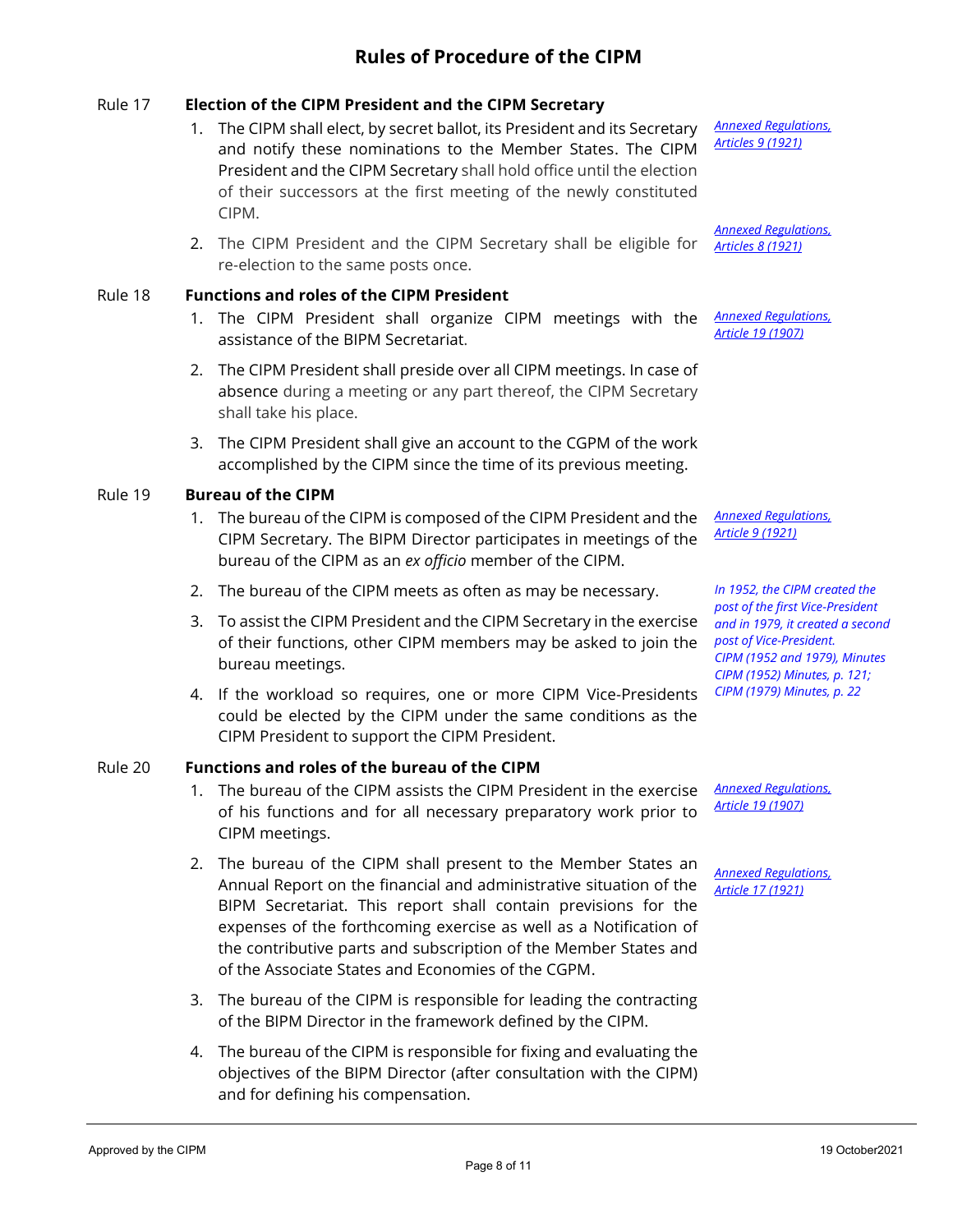5. The CIPM Secretary presents regular reports on the activities of the CIPM bureau to the CIPM.

## <span id="page-8-0"></span>**5 Committees, Sub-Committees and Working Groups**

#### <span id="page-8-1"></span>Rule 21 **Elections**

The CIPM elects the chairs of its permanent committees, subcommittees, task groups and working groups.

#### <span id="page-8-2"></span>Rule 22 **Terms of Reference and membership**

- 1. The CIPM approves the Terms of Reference and membership of CIPM committees, sub-committees, task groups and working groups.
- 2. The CIPM President shall be ex officio a member of all CIPM committees, sub-committees, task groups and working groups.

*[CIPM-D-01 Rules of procedure for](https://www.bipm.org/documents/20126/43280072/CIPM-D-01.pdf/b1a4abb0-8d65-78fd-7e27-76aeb3c7d525)  [the Consultative Committees](https://www.bipm.org/documents/20126/43280072/CIPM-D-01.pdf/b1a4abb0-8d65-78fd-7e27-76aeb3c7d525)  [\(CCs\) created by the CIPM, CC](https://www.bipm.org/documents/20126/43280072/CIPM-D-01.pdf/b1a4abb0-8d65-78fd-7e27-76aeb3c7d525)  [working groups and CC](https://www.bipm.org/documents/20126/43280072/CIPM-D-01.pdf/b1a4abb0-8d65-78fd-7e27-76aeb3c7d525)  [workshops,](https://www.bipm.org/documents/20126/43280072/CIPM-D-01.pdf/b1a4abb0-8d65-78fd-7e27-76aeb3c7d525) Version 3.1, Aug 2020*

#### <span id="page-8-3"></span>Rule 23 **Reporting**

The chairperson of each CIPM committee, sub-committee, task group and working group reports on its activities and submits draft decisions to the CIPM for approval.

#### <span id="page-8-4"></span>**6 Conduct of business**

#### <span id="page-8-5"></span>Rule 24 **Conduct of meetings**

- 1. The CIPM President shall declare the opening and closing of meetings, direct the discussion, ensure the observance of these Rules (Rules of Procedure of the CIPM), accord the right to speak, rule on points of order, and manage the available time for every item on the agenda. He has the right to take part in the discussions.
- 2. The CIPM Secretary shall put items to the vote and announce decisions.
- 3. The BIPM Secretariat is responsible for providing practical arrangements and preparing the official minutes.

#### <span id="page-8-6"></span>Rule 25 **Order and time-limit**

- 1. The CIPM President shall call upon speakers in the order in which they signify their wish to speak.
- 2. The CIPM President may limit the time allowed to each speaker.

#### <span id="page-8-7"></span>Rule 26 **Replacement of the CIPM President**

- 1. Should the CIPM President be unable to exercise his functions, the CIPM Secretary shall chair the CIPM meeting or shall replace him between sessions. If the CIPM President and the CIPM Secretary are both unavailable, the meeting or session should be postponed.
- 2. Should the CIPM President or the CIPM Secretary be unable to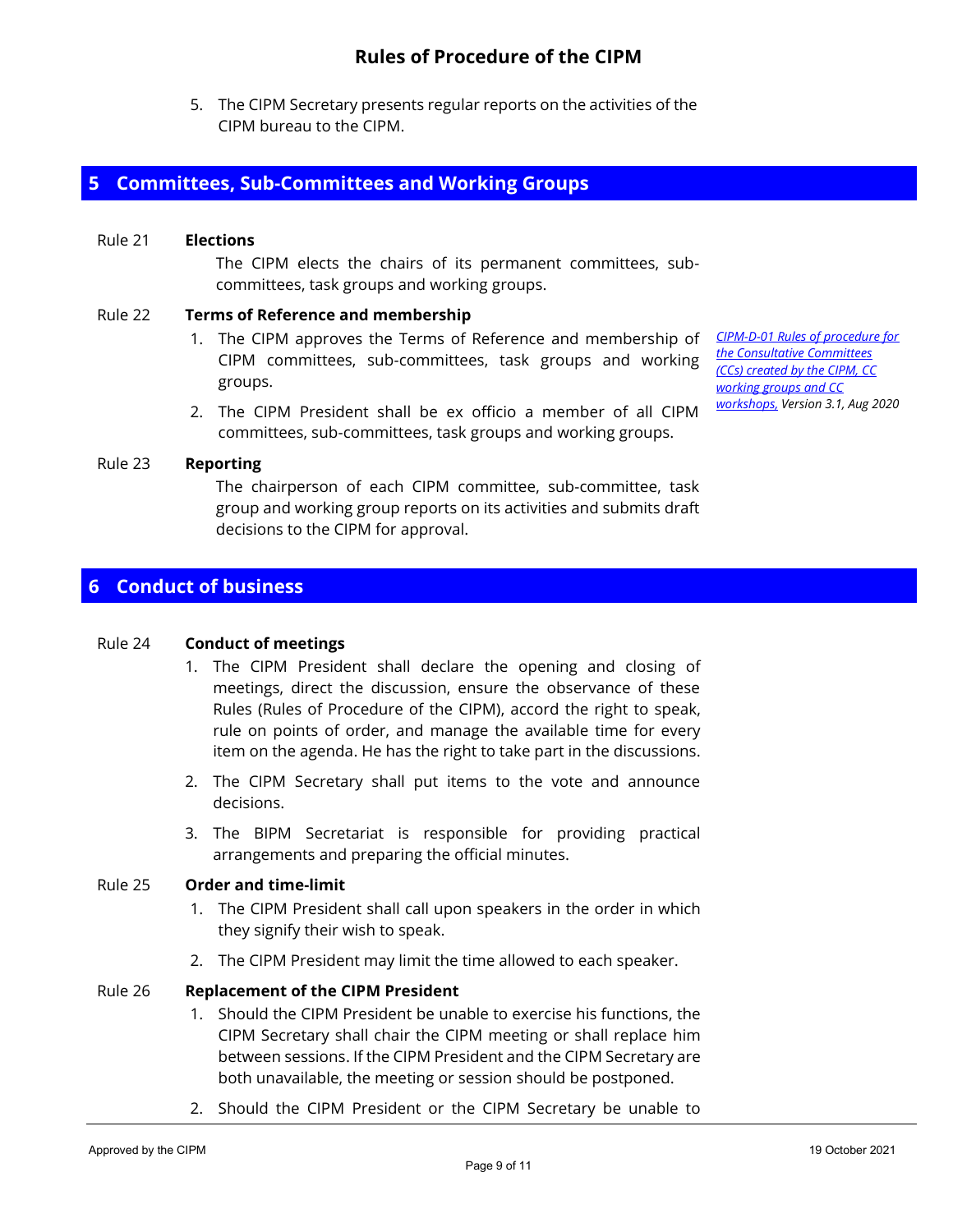complete their terms or to permanently exercise their functions they shall be replaced for the remaining period of their term according to Rule 17.

#### <span id="page-9-0"></span>Rule 27 **Participants**

- 1. Meetings of the CIPM shall be held in camera, unless otherwise decided.
- 2. At the invitation of the CIPM President, guests, experts, presidents of the Consultative Committees (not CIPM members) may also assist at meetings of the CIPM.
- 3. The BIPM Director shall take part in all the deliberations of the CIPM. Unless the CIPM decides otherwise in a particular case, other staff members of the BIPM may assist him.

## <span id="page-9-1"></span>**7 Decision making**

#### <span id="page-9-2"></span>Rule 28 **Quorum and votes**

- 1. During the meetings, the CIPM can only make valid decisions if at least half of its elected members (i.e. 9 of the 18 elected members) are present. *Annexed [Regulations,](https://www.bipm.org/documents/20126/44107685/metre-convention.pdf/cd9c9e57-0cc6-4cda-2930-ec1d7c853743?version=1.5&download=true)  Article [12 \(1921\)](https://www.bipm.org/documents/20126/44107685/metre-convention.pdf/cd9c9e57-0cc6-4cda-2930-ec1d7c853743?version=1.5&download=true)*
- 2. The BIPM Director is not an elected member and cannot be included as such for reaching the quorum.

#### <span id="page-9-3"></span>Rule 29 **Voting and adopting decisions during meetings**

- 1. If no consensus is reached, the CIPM takes a formal vote. Each CIPM *Annexed [Regulations,](https://www.bipm.org/documents/20126/44107685/metre-convention.pdf/cd9c9e57-0cc6-4cda-2930-ec1d7c853743?version=1.5&download=true)* member has one vote.
- 2. The BIPM Director has a vote in the CIPM.
- 3. Voting in the CIPM meetings is by simple majority. In the case of a tie, the CIPM President has a casting vote.
- 4. Provided the quorum is met, absent members have the right to delegate their votes to the CIPM members present who should justify this delegation.

#### <span id="page-9-4"></span>Rule 30 **Voting and adopting decisions by correspondence**

- 1. In the interval between sessions, the CIPM has the right to deliberate by correspondence.
- 2. In this case, for a decision to be valid, all members of the CIPM must have been invited to express their opinion.
- 3. Points of order may only be raised with the CIPM Secretary.
- 4. A vote casted by correspondence is irrevocable.
- 5. The CIPM Secretary records decisions made by correspondence.
- 6. Decisions made by correspondence have the same legal value as those adopted during regular meetings. These decisions are

*Article [12 \(1921\)](https://www.bipm.org/documents/20126/44107685/metre-convention.pdf/cd9c9e57-0cc6-4cda-2930-ec1d7c853743?version=1.5&download=true)*

*Annexed [Regulations,](https://www.bipm.org/documents/20126/44107685/metre-convention.pdf/cd9c9e57-0cc6-4cda-2930-ec1d7c853743?version=1.5&download=true)  Article [13 \(1875\)](https://www.bipm.org/documents/20126/44107685/metre-convention.pdf/cd9c9e57-0cc6-4cda-2930-ec1d7c853743?version=1.5&download=true)*